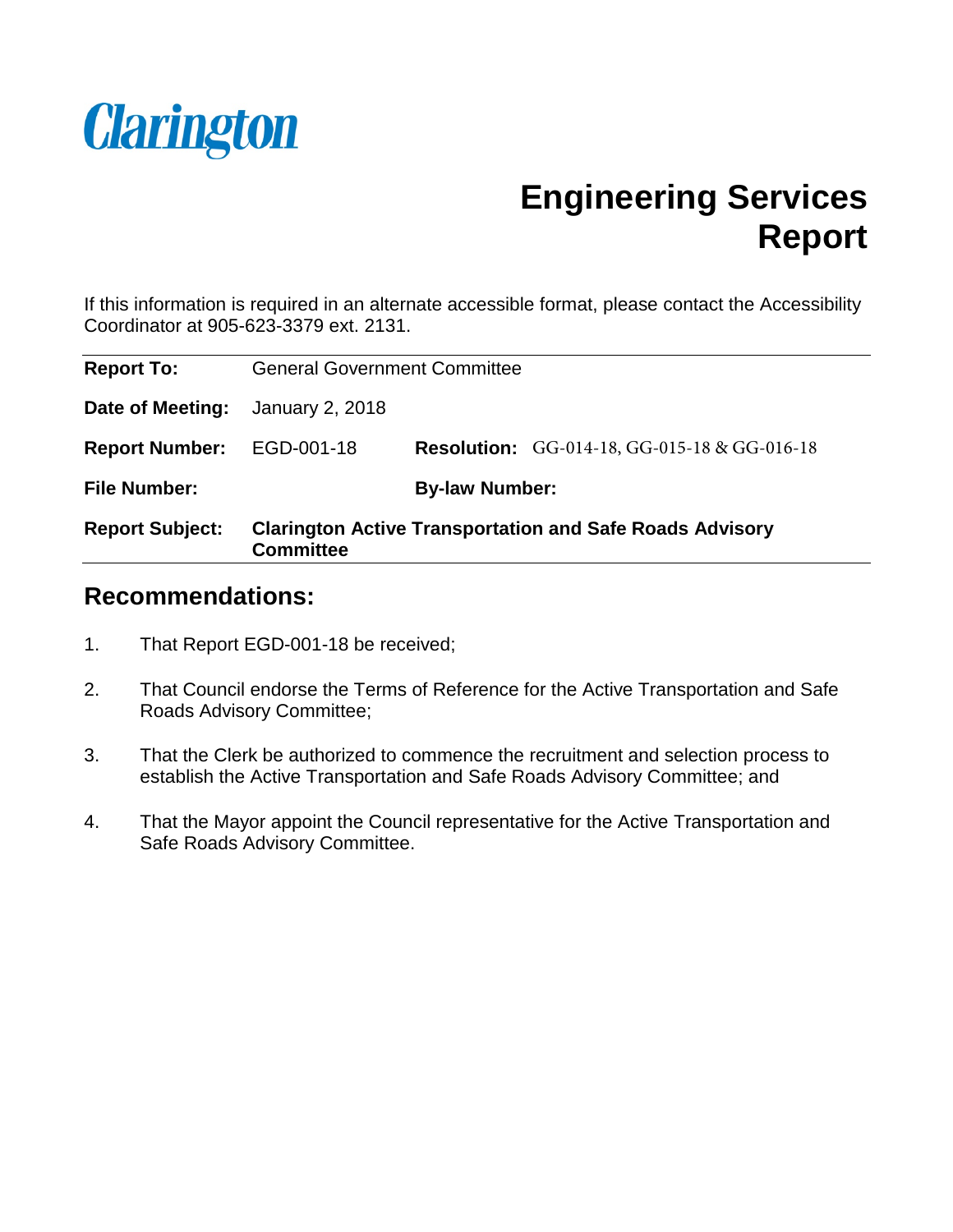## **Report Overview**

The purpose of this report is to present to Council the draft Terms of Reference for the Clarington Active Transportation and Safe Roads Advisory Committee of Council. If approved by Council the recruitment and selection process is expected to begin early in the new year and the Committee would commence operation in 2018.

# **1. Background**

Through various surveys and consultations with the public over the past few years Clarington residents have indicated a need to increase the number of recreational trails and cycling facilities in the municipality. The Strategic Plan for 2015 – 2018 includes as its fourth strategic priority the statement "Enable safe, efficient traffic flow and active transportation". Previously Council had requested through Strategic Plan item 6.6 that staff investigate the feasibility of establishing a Trails Committee. Additionally section 5.1.3, Active Transportation Policy Alternatives and Recommendations of the Clarington Transportation Master Plan recommends the implementation of an Active Transportation Advisory Committee. Finally this report is consistent with action items presented in Attachment 1 of the CAO's report, CAO-006-17. While trails are a significant component of an active transportation system they should not be considered in isolation from other active transportation initiatives such as cycling lanes. It is also sensible to consider road safety with the implementation of new active transportation facilities located on roads or connecting to roads. Many Ontario municipalities have established Active Transportation and Safe Roads Committees to address these issues.

The Public Health Agency of Canada defines Active Transportation as any form of human powered transportation – walking, cycling, using a wheelchair, in-line skating or skateboarding. There are many ways to engage in active transportation, whether it is walking to the bus stop, jogging on a trail or cycling to school or work.

There are numerous benefits associated with active transportation:

| Health         | Active transportation provides an opportunity to be physically active<br>on a regular basis.                       |  |
|----------------|--------------------------------------------------------------------------------------------------------------------|--|
| Social         | Active transportation is accessible and increases social<br>interactions.                                          |  |
| Transportation | Active transportation is environmentally friendly and can contribute<br>to reductions in greenhouse gas emissions. |  |
| Economic       | Active transportation saves money on gas and parking.                                                              |  |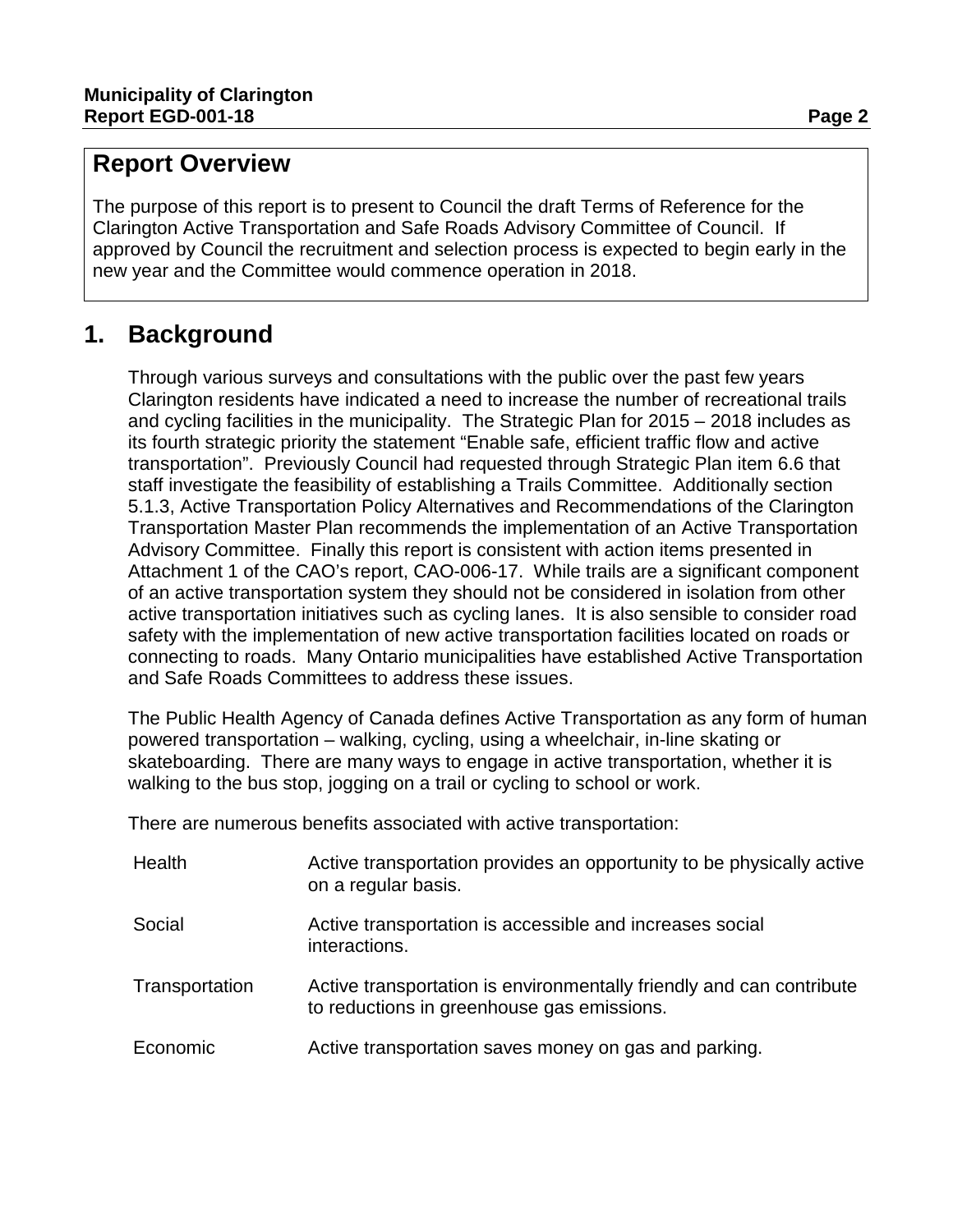## **2. Proposal**

The proposed Active Transportation and Safe Roads Advisory Committee will focus on matters related to active transportation, safe roads for active transportation users and drivers as well as improving the livability of neighbourhoods.

The goal of the Active Transportation and Safe Roads Advisory Committee is to help identify issues, facilitate solutions and strategies, encourage, promote and participate in the planning of active transportation and safe roads policies, programs, and facilities as well as identify concerns related to on-street parking, speeding and safety for drivers and active transportation users. The Terms of Reference for the Committee is provided as Attachment 1. It is anticipated that the Active Transportation and Safe Roads Advisory Committee would also assist in the development of a public engagement strategy to better inform residents of new initiatives and promote ways that residents themselves can contribute to a safer well connected environment.

Engineering Services will be the lead department as most of the issues will relate to the responsibilities of Engineering Services Department. Staff representatives from Engineering, Operations and Planning shall serve as staff liaisons to the Active Transportation and Safe Roads Advisory Committee. Staff from other departments may attend meetings to provide expertise as required.

Stakeholders would be invited to participate with the Committee on an as needed basis to provide advice or discuss specific issues. Stakeholders could include the Region of Durham, Conservation Authorities, Ministry of Transportation, School Boards, Durham Regional Police Services, the Accessibility Advisory Committee and neighbouring municipalities.

The Active Transportation and Safe Roads Advisory Committee would meet quarterly but sub-committees may also be formed. Sub-committees may meet more frequently as agreed upon by the sub-committee members. The Clerk would coordinate and supervise the recruitment process. Considering that the initial formation of the Committee will occur in 2018 and only two or three meetings might be held in advance of the 2018 municipal election, it is recommended that the initial term of the Committee extend until the end of 2020. Subsequent appointments to the Committee will run concurrent with the term of Council.

## **3. Financial Implications**

The Committee is expected to require a small budget for educational and promotional materials. Engineering Services has included \$2,500 for Council's consideration in the 2018 Operating Budget. Once the Committee is established it would be necessary to review the annual operating budget to support the Committee activities. Major studies and projects proposed by the Committee would be identified in future Engineering Services Department budgets.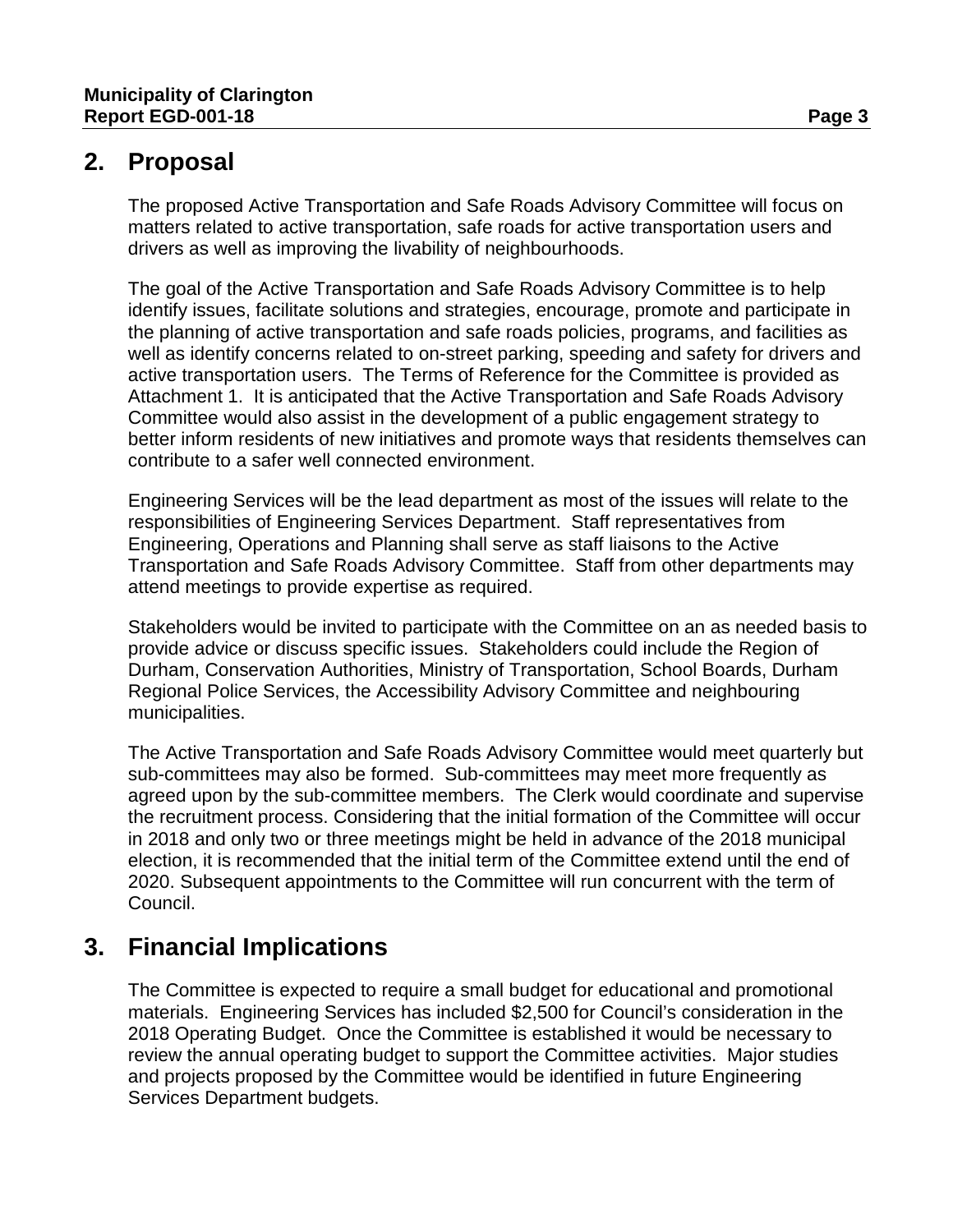#### **4. Concurrence**

This report has been reviewed by the Director of Planning Services, the Director of Operations and the Municipal Clerk who all concur with the recommendations.

## **5. Conclusion**

It is respectfully recommended that Council approve the Terms of Reference for the Active Transportation and Safe Roads Advisory Committee and that the Municipal Clerk proceed with the recruitment process. It is expected that the Committee would commence in early 2018.

## **6. Strategic Plan Application**

The recommendations contained in this report conform to Item 4 of the 2015 - 2018 Strategic Plan initiatives to "Enable safe, efficient traffic flow and active transportation", Item 5 "Promotes residents' engagement in our community", and Item 6.6 "Investigate putting in place a Trails Council or similar body as a means of community engagement on promotion, location and maintenance of trails".

Submitted by: As lannul — Reviewed by:<br>Anthony Cannella, Andrey

Director of Engineering Services CAO

Inhot

Andrew C. Allison, B. Comm, LL.B.

Staff Contact: Peter Windolf, Manager, Park Development, 905-623-3379, Ext. 2307 or pwindolf@clarington.net

ASC/pw/jb

**Interested Parties**

Jim Boate - Clarington Cycling Club

**Attachments**

Attachment 1 – Draft Terms of Reference for Committee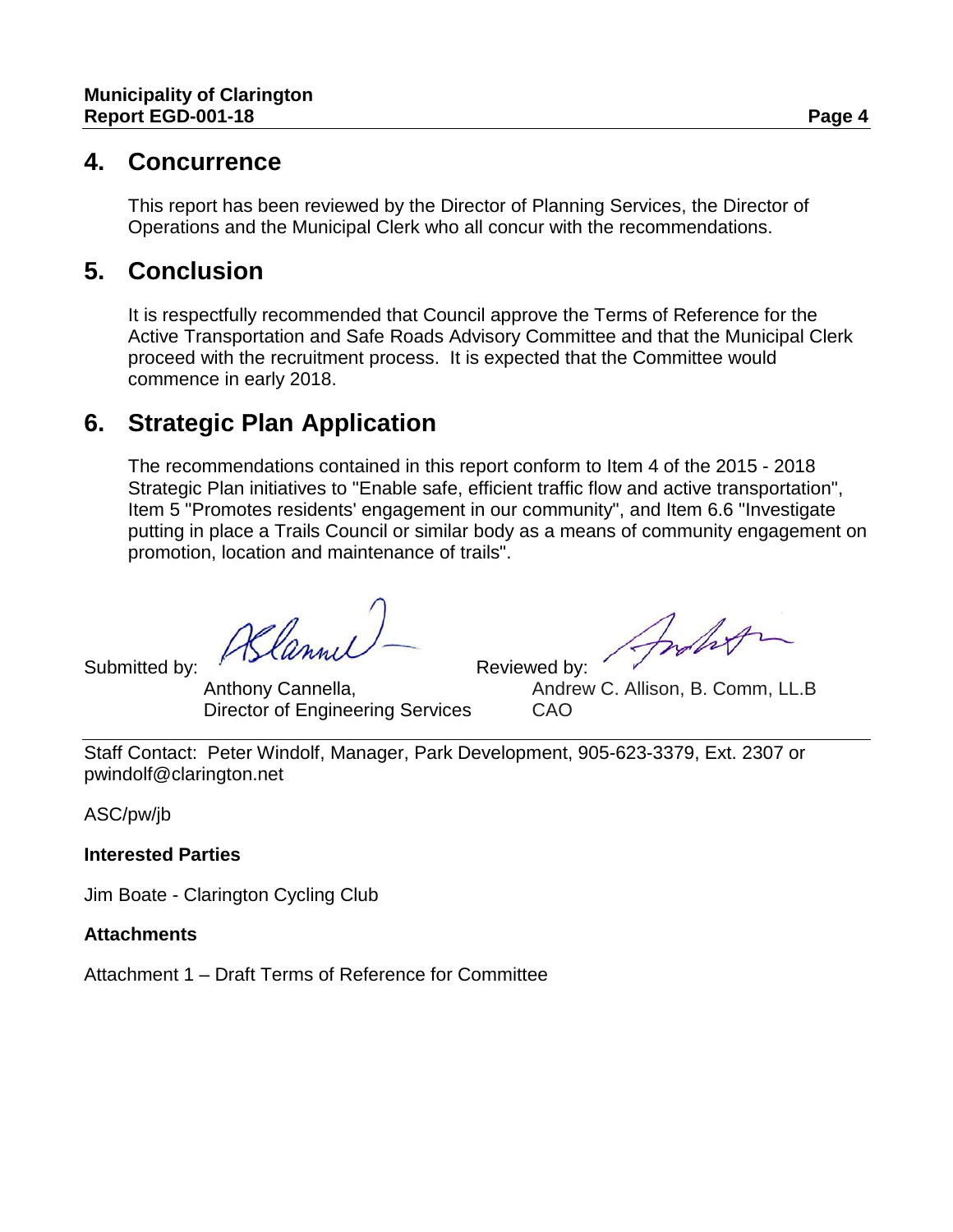#### **Clarington Active Transportation and Safe Roads Advisory Committee Terms of Reference**

## **A. Background**

Through various surveys and consultations with the public, Clarington residents have indicated a need to increase the number of recreational trails and cycling facilities in the municipality. The Strategic Plan for 2015 – 2018 includes as its fourth strategic priority the statement "Enable safe, efficient traffic flow and active transportation". An advisory committee comprised of Clarington residents, staff and a Council liaison will provide advice on Active Transportation and Safe Roads issues.

## **B. Mandate of Committee**

The Clarington Active Transportation and Safe Roads Advisory Committee ("the committee") will advise Council on matters related to active transportation, trails, cycling networks, pedestrian connectivity and transportation safety. The committee will also provide input into the implementation of *The Clarington Transportation Master Plan* and encourage, promote and participate in the planning of active transportation policies, programs and facilities.

## **C. Scope of Activities of Committee**

- 1. Serve as a liaison between the community and the Municipality on matters pertaining to active transportation and safe roads;
- 2. Provide input into the implementation of active transportation components of the Transportation Master Plan and to take action to influence the progress, as necessary;
- 3. Advise staff in the development of transportation plans, policies, and programs to promote and encourage safety for all road and trail users;
- 4. Advise on the development, delivery and maintenance of active transportation policies, programs and facilities;
- 5. Educate residents and businesses regarding the environmental, social, economic and health benefits of active transportation;
- 6. Encourage citizens to use forms of active transportation through public outreach, education programs and events (e.g. monthly walks, etc.);
- 7. Educate the public on the benefits, necessities and safety aspects of active transportation and Safe Roads;
- 8. Support active transportation as an economic driver;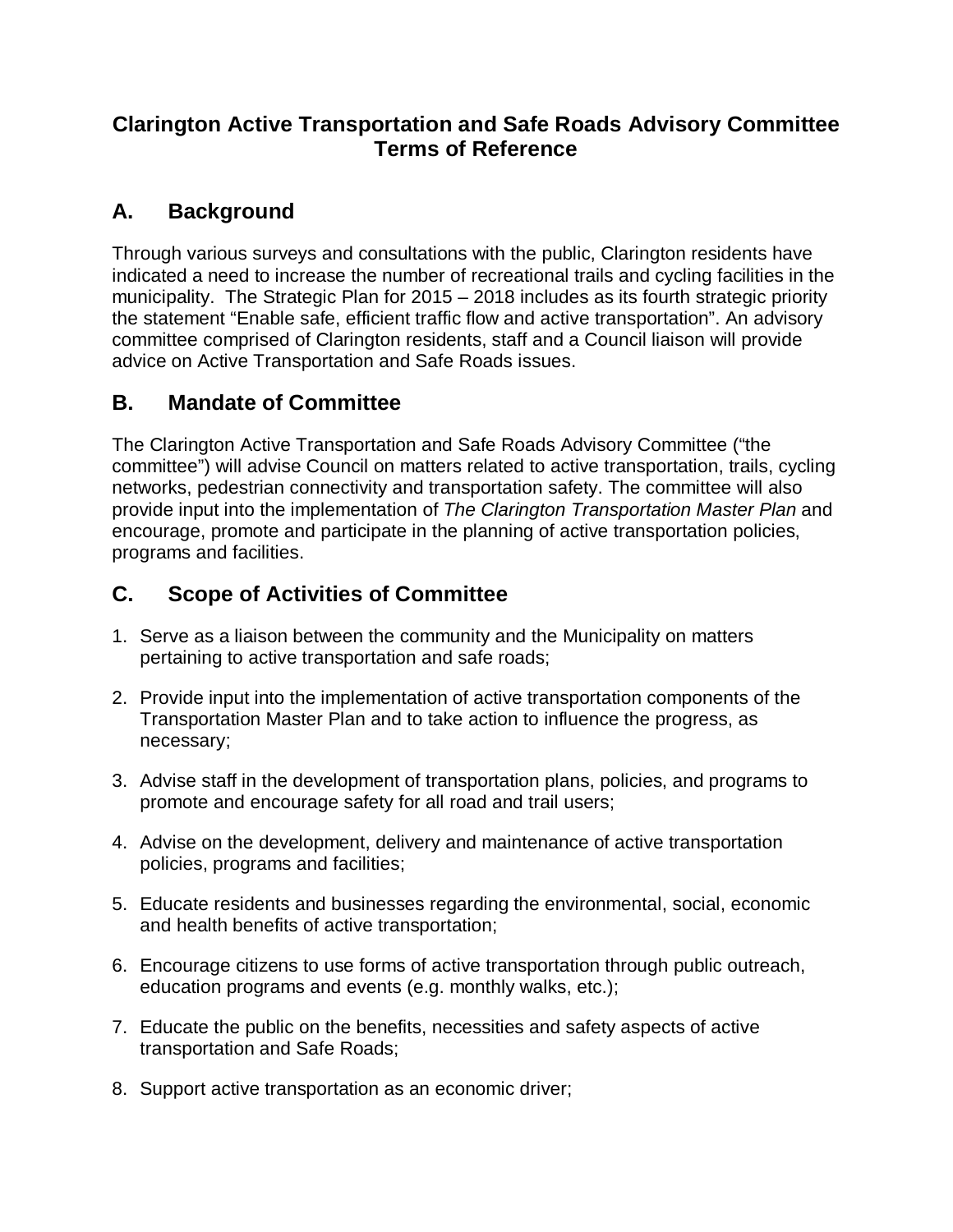#### **Clarington Active Transportation and Safe Roads Advisory Committee -Terms of Reference**

Page | 2

- 9. Collaborate with adjacent municipalities and the Region of Durham to support and coordinate active transportation initiatives;
- 10.Promote and enhance continuous and integrated cycling and leisure trails (i.e. trails, sidewalks, bicycle lanes) within Clarington and with its neighbouring municipalities;
- 11.Encourage legislation and policy changes that support and strengthen active transportation;
- 12.Provide an increased understanding of active transportation and Safe Roads issues and concerns within Clarington;
- 13.Advise on new or improved transportation initiatives for all road users including pedestrians and cyclists; and
- 14.Assist in monitoring the effectiveness of all transportation and safety initiatives.

#### **D. Membership and Representation**

The committee shall be comprised of up to 10 voting members who must be Clarington residents, and one (1) voting member of Council. Appointments will run concurrent with the term of Council or until their successors are appointed. Appointments may be revoked at any time at the discretion of Council. The citizen appointments should represent a broad diversity of the community including, cyclists, hikers, runners, seniors, etc.

Given the complexity of the potential concerns and solutions, stakeholder groups could attend meetings as needed to provide expertise related to a specific topic, or provide additional information regarding a topic of discussion.

#### **E. Staff Resources**

Engineering Services shall provide clerical, administrative and technical assistance to the Committee, as deemed appropriate by the Department Head, to ensure the proper functioning of the Committee. Specifically, Staff will provide the following resources to the Committee:

- preparing and forwarding meeting materials to members;
- preparation of summary meeting minutes and Committee correspondence (including assistance in drafting);
- professional advice on matters within the mandate of the Committee; and
- assist the Committee in participating in events and activities related to its mandate.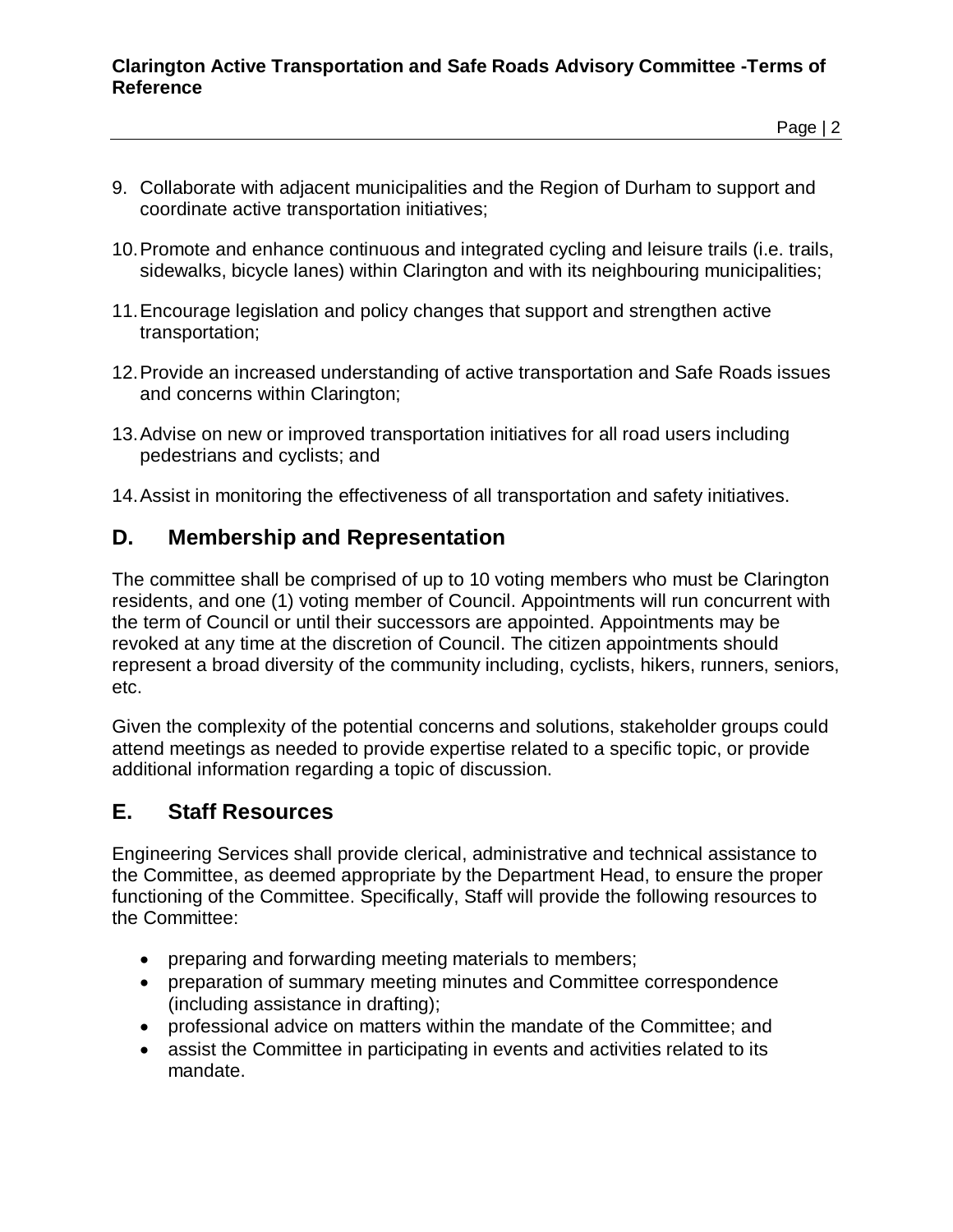Page | 3

Generally, Committee members are selected to be able to carry out the mandate of the Committee. Staff resources are provided only to assist the Committee in undertaking its mandate. Additional requests of resource staff, such as original research or organization of events shall be at the discretion of the Director of Engineering Services and within staff, time and budget constraints.

Engineering Services will be the lead department as most of the issues will relate to the responsibilities of Engineering Services. Representatives from the Engineering Services Department, Operations Department, and Planning Services Department shall serve as staff liaisons to the Active Transportation and Safe Roads Advisory Committee. Staff from other departments and/or members of agencies that are not on the committee may attend meetings to provide expertise, as required.

The committee may form sub-committees as necessary to investigate or report on specific issues and then report back to the Active Transportation and Safe Roads Advisory Committee. The members of the sub-committees would schedule their meeting(s) as needed, at a time and location that is convenient for all members.

#### **F. Committee Chair and Vice Chair**

The Chair shall be elected by a majority of committee members for a two-year term at the first meeting of every second calendar year. The Chair's role is to provide guidance and leadership to the committee in the completion of its mandate and conduct of meetings. The Chair shall set the agenda for each meeting in consultation with the staff liaison.

The Vice-Chair shall be elected by a majority of committee members for a two-year term at the first meeting of every second calendar year. The Vice-Chair acts in the Chair's absence and assumes the role and responsibilities of the Chair. If the position of Chair becomes vacant, the Vice-Chair shall assume the responsibilities of the Chair until a new Chair can be elected. If the position of Vacie-chair becomes vacant, the Chair may appoint a member of the committee as Interim Vice-chair until a new Vice-chair can be elected. Elections, when required, shall be held at the next meeting of the Committee.

If the Chair and Vice Chair is not present, members will select an acting Chair to serve in the same capacity for the duration of the meeting.

Members of Council and municipal staff sitting on the committee shall not be eligible to serve as Chair or Vice Chair.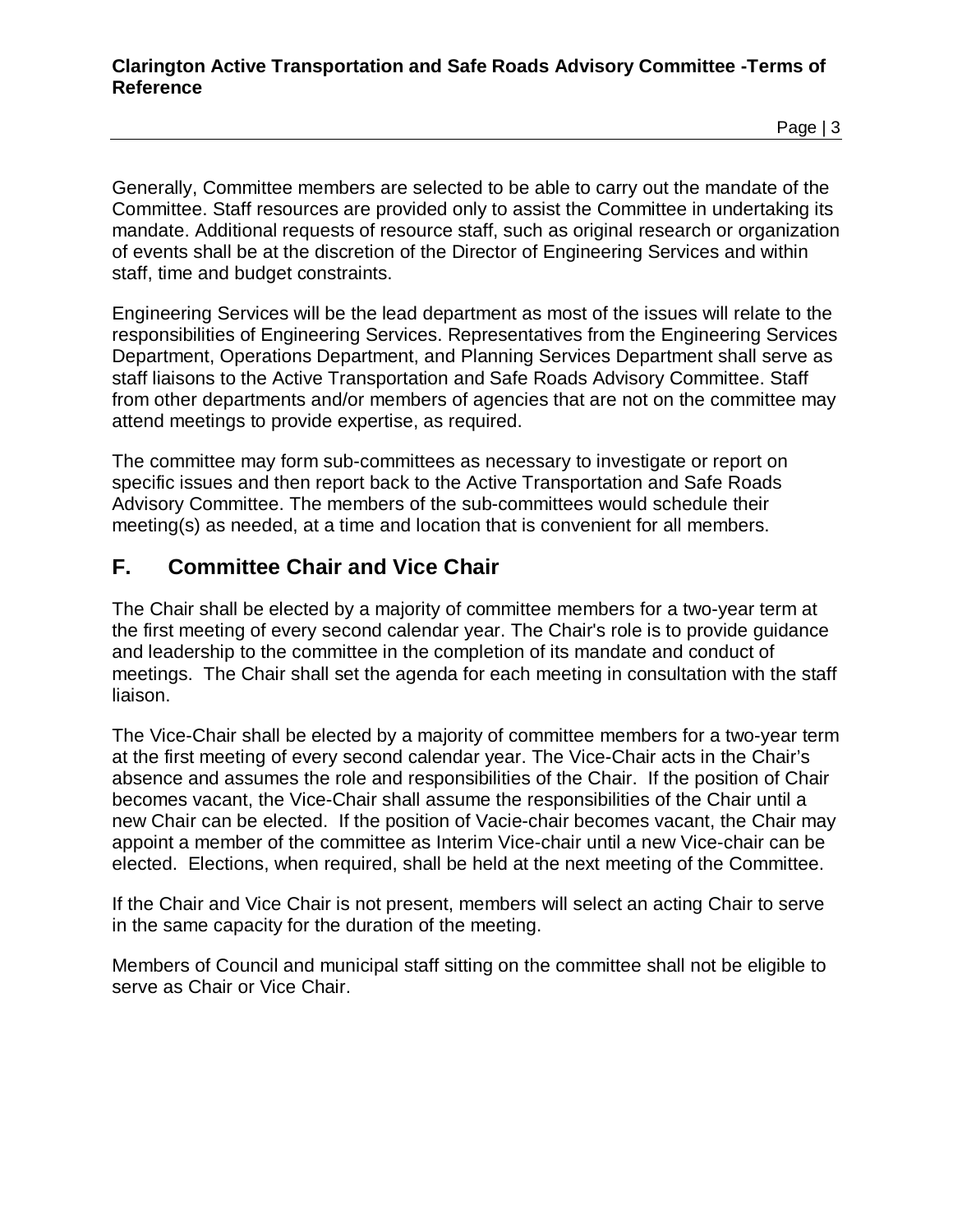#### Page | 4

## **G. Councillors**

A member of Council shall be appointed to the Active Transportation and Safe Roads Advisory Committee to fulfill the responsibility of acting as the liaison between Council and the Committee; respond to Committee members' questions; interpret Council's direction to the Committee; and to provide updates on Council activities to the Committee.

#### **H. Responsibilities and Obligations of Members**

All Committee members shall abide by the Terms of Reference for the committee as approved by Council. The Active Transportation and Safe Roads Advisory Committee members shall contribute time, knowledge skill and expertise to the fulfillment of the Committee's mandate; research issues relevant to their Committee's mandate as required; work with staff to implement Council's decisions relevant to the Committee's mandate and commit to attending regular meetings during the year.

The Chair or a spokesperson appointed by the Committee may speak on behalf of the Committee to Council or the public. Other members shall not act or speak on behalf of the Committee without prior approval of the Committee.

The Committee or its members shall not issue petitions, resolutions or position papers on behalf of the Committee, unless specifically authorized by Council resolution.

The Committee and its members shall also not act outside of the mandate and advisory capacity of the Committee. Should the Committee wish to comment on an issue that is within the mandate of another Council committee, the Chair shall consult with the responsible liaisons and the Chair of the other committee.

The Chair may eject any Committee member from a meeting if, in the opinion of the Chair, that person is being disruptive or disrespectful. The Committee shall also have the right to censure members that, in the Committee's opinion, are misrepresenting the Committee and may request Council to remove that person from the Committee.

Members unable to attend a Committee meeting shall notify the staff liaison at least 24 hours in advance. Members unable to attend a meeting cannot send an alternate. The Chair shall advise the Municipal Clerk in writing of any member who is absent from the meeting for three successive months without being authorized to do so by a resolution of the Committee, and may request that the member be removed from the Committee.

Members who wish to resign shall notify the Chair in writing of their decision who, in turn shall notify the Municipal Clerk in writing of the resignation. Council shall appoint new members to the Committee to fill any vacancies as required.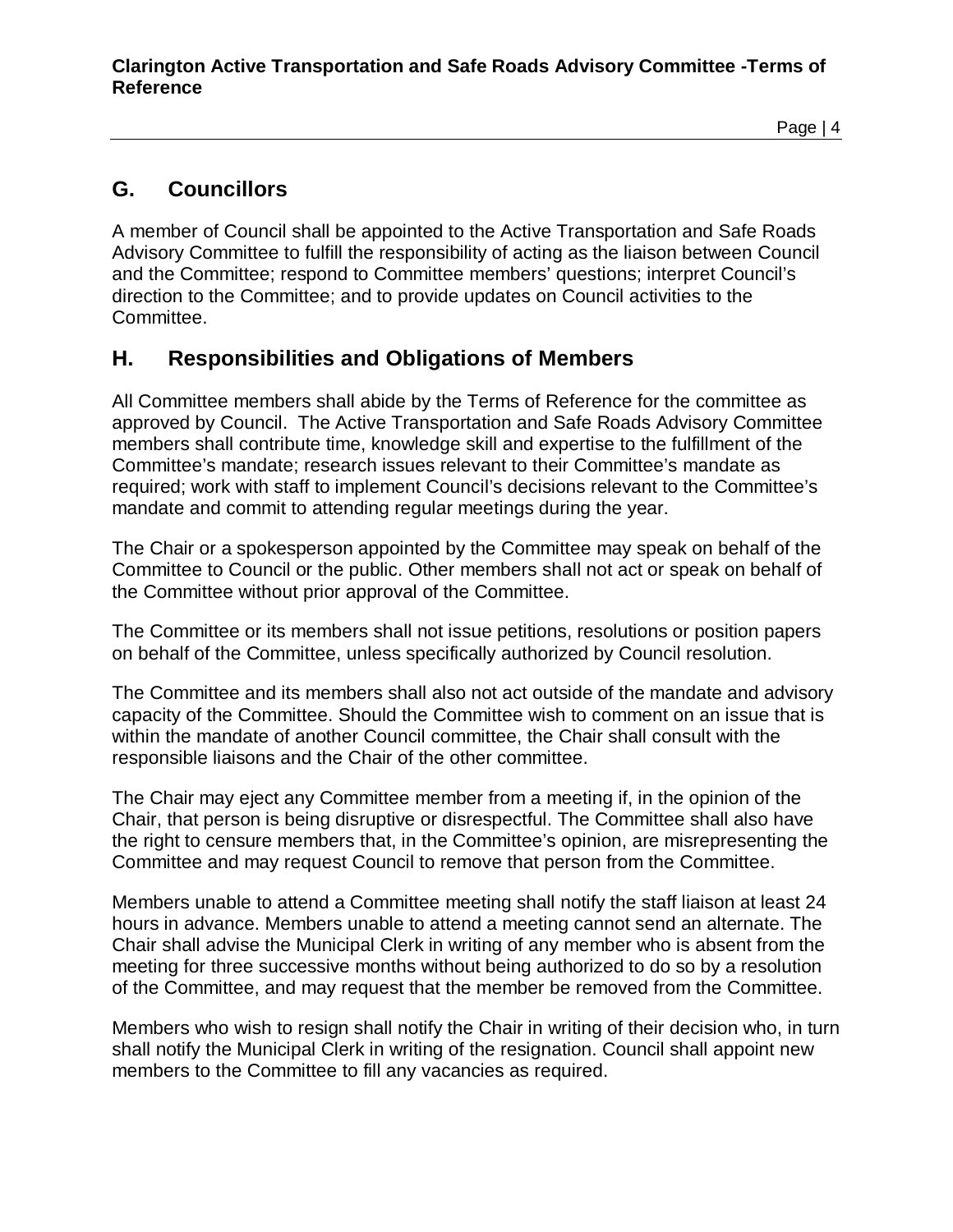## **I. Decision Making and Voting**

Where possible, decisions will be made by way of consensus. When a vote is necessary, a motion must be moved and seconded prior to voting. A resolution is deemed to be carried if the majority of members present vote in the affirmative. Recorded votes shall not be permitted. The committee shall not reconsider a previous motion, unless directed by Council.

#### **J. Quorum**

Quorum shall be a simple majority of the total number of committee members (i.e. 50% plus one). In the event that a quorum is not achieved, the meeting may proceed but members shall not vote or make decisions.

Recommendations and decisions reach by the committee shall be based on consensus, wherever possible. In the event that a consensus cannot be reached and there are divergent opinions on an issue, the Chair may call for a formal vote by a show of hands. Decisions shall be carried by a simple majority of the voting members present. Each member of the Committee has a vote.

#### **K. Conflict of Interest**

Members of the Committee must abide by the Municipal Conflict of Interest Act.

#### **L. Public Participation**

All Committee meetings are open to the public. Members of the public are not permitted to participate in Committee discussions, but may appear as a delegation before the Committee. Delegations shall be for a maximum of 10 minutes. Those wishing to appear as a delegation at a Committee meeting must so advise the staff liaison a minimum of five working days before the meeting.

The Chair may eject any member of the public from a meeting if, in the opinion of the Chair, that person is being disruptive or disrespectful.

## **M. Reporting and Communications**

The Committee is to serve as an advisory body to Council. The committee does not have any delegated authority. Recommendations requiring implementation, expenditures, reports or staff actions must be first considered by staff and/or Council.

Reports regarding matters related to the mandate of the committee will be made to the General Government Committee.